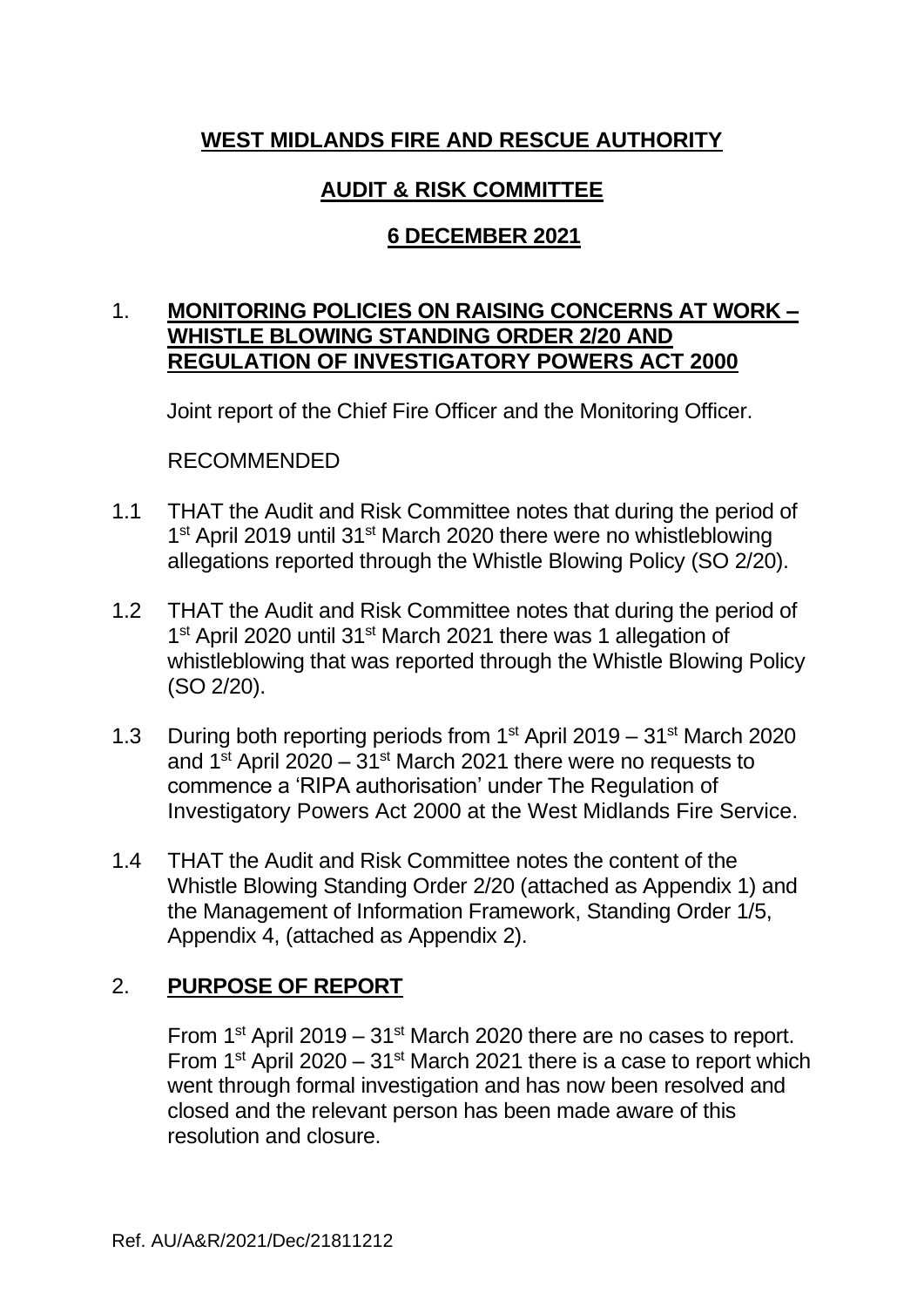2.2 This report is submitted to inform the Committee of the monitoring of the referrals under the Whistle Blowing Standing Order 2/20 (attached as Appendix 1) and the use of the Regulation of Investigatory Powers Act under the Management of Information, Standing Order 1/5, Appendix 4, (attached as Appendix 2).

# 3. **BACKGROUND**

# **Whistle Blowing**

- 3.1 Whistle Blowing Standing Order has been fully consulted on with all relevant parties and is due to be published in early 2022. The current Whistle Blowing policy is available to all employees through MESH.
- 3.2 In relation to Whistle Blowing, in May 1996 the Committee on Standards in Public Life stated that "All organisations face the risk of things going wrong or of unknowingly harbouring malpractice. Encouraging a culture of openness within an organisation will help: prevention is better than cure."
- 3.3 The Public Interest Disclosure Act 1998 sets out a framework for public interest whistle blowing which protects workers from reprisal because they have raised concern about malpractice. Only a disclosure that relates to one of the broad categories of malpractice can qualify for protection under the Act. These include concerns about actual or likely breaches of a legal obligation; miscarriages of justice; dangers to health, safety and the environment and the cover up of any such malpractice. Case law continues to develop in this area of law.
- 3.4 In addition to employees, the Act covers for example, workers, contractors, trainees, agency staff. This list is not exhaustive.
- 3.5 To be protected, the person 'blowing the whistle' must believe that their disclosure is "in the public interest", i.e. the disclosure is an issue of wrongdoing in public office or something that presents a risk that the public at large would wish to know about and it is reasonable for the whistleblower to hold that view.
- 3.6 The Committee should note that there have been **no** allegations of whistle blowing raised by an employee over the twelve months using the Whistle Blowing Policy up to 31 March 2021.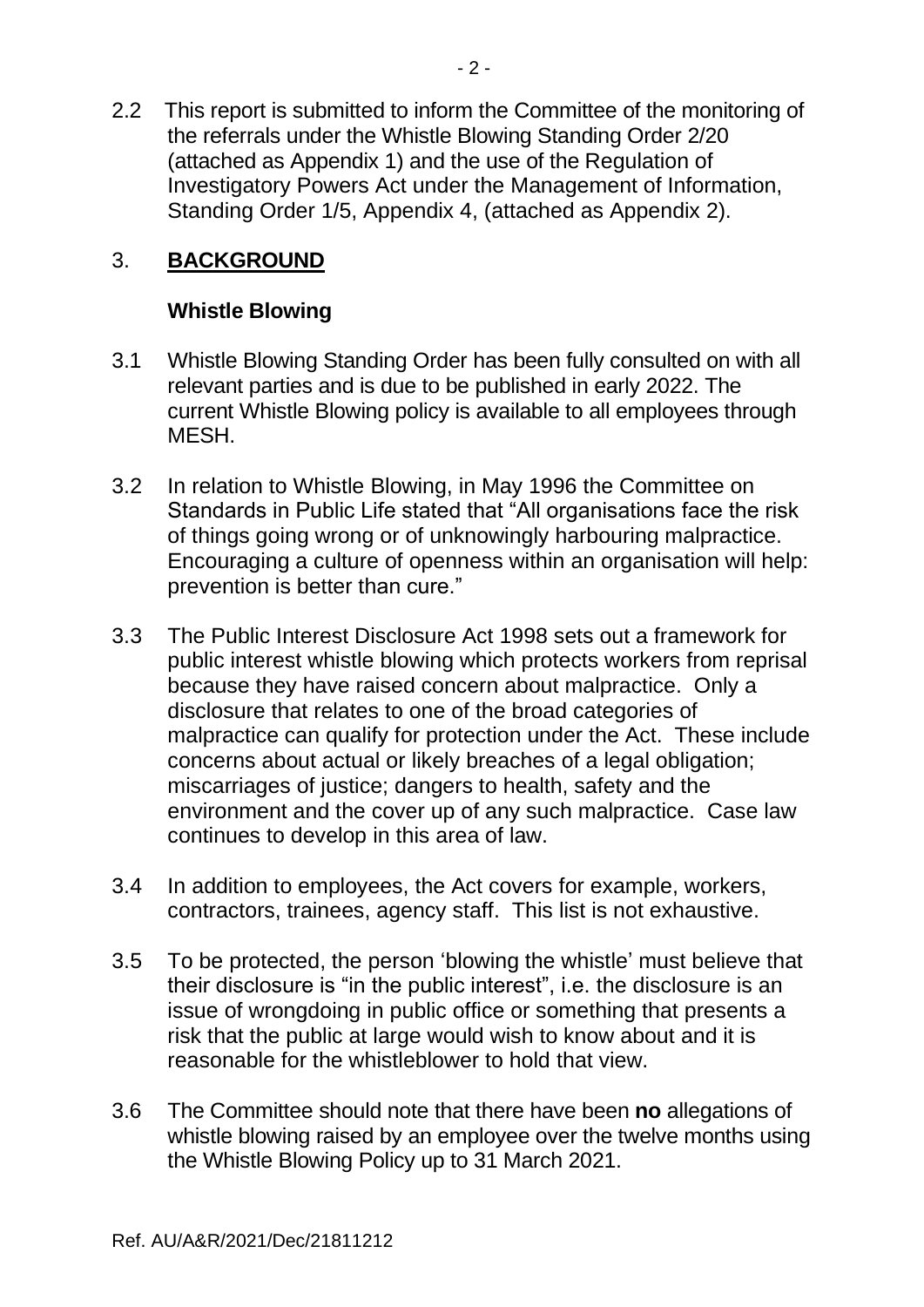3.7 The Committee should note that there has been 1 allegation of whistle blowing raised by an employee over the last twelve months using the Whistle Blowing Policy within the reporting period 1<sup>st</sup> April 2020 until 31 March 2021.

# 3.8 **Data Protection**

Data Protection Framework sits as Appendix 4 within the Management of Information Standing Order 1/5 (attached as Appendix 2).

# 3.9 **Regulation of Investigatory Powers**

The Regulation of Investigatory Powers Act 2000 (RIPA) provides a framework for control and supervision of investigatory powers exercised by public bodies, including local authorities, in order to balance the need to protect privacy of individuals with the need to protect others, particularly in light of the Human Rights Act 1998.

- 3.10 The Committee should note that the Service has not approved any surveillance under RIPA legislation in the last twelve months up to 31 March 2021.
- 3.11 The West Midlands Fire Service will continue to raise awareness through training on the Whistle Blowing Policy, Management of Information and RIPA to all of our partners.

# 4. **EQUALITY IMPACT ASSESSMENT**

In preparing this report an Equality Impact Assessment is not required, due to the fact that all our policies have Equality Impact Assessments carried out when updating and amending.

# 5. **LEGAL IMPLICATIONS**

- 5.1 Data Protection: depending on the level and or seriousness of a breach of the Data Protection Act 2018 and incoming Data Protection Bill 2018, there are various levels of prosecution ranging from enforcement notices, financial penalties and in extreme cases custodial sentences.
- 5.2 RIPA: if surveillance operations are not carried out in accordance with the safeguards as laid down in RIPA, the evidence obtained may not be admissible in legal proceedings and the Service may be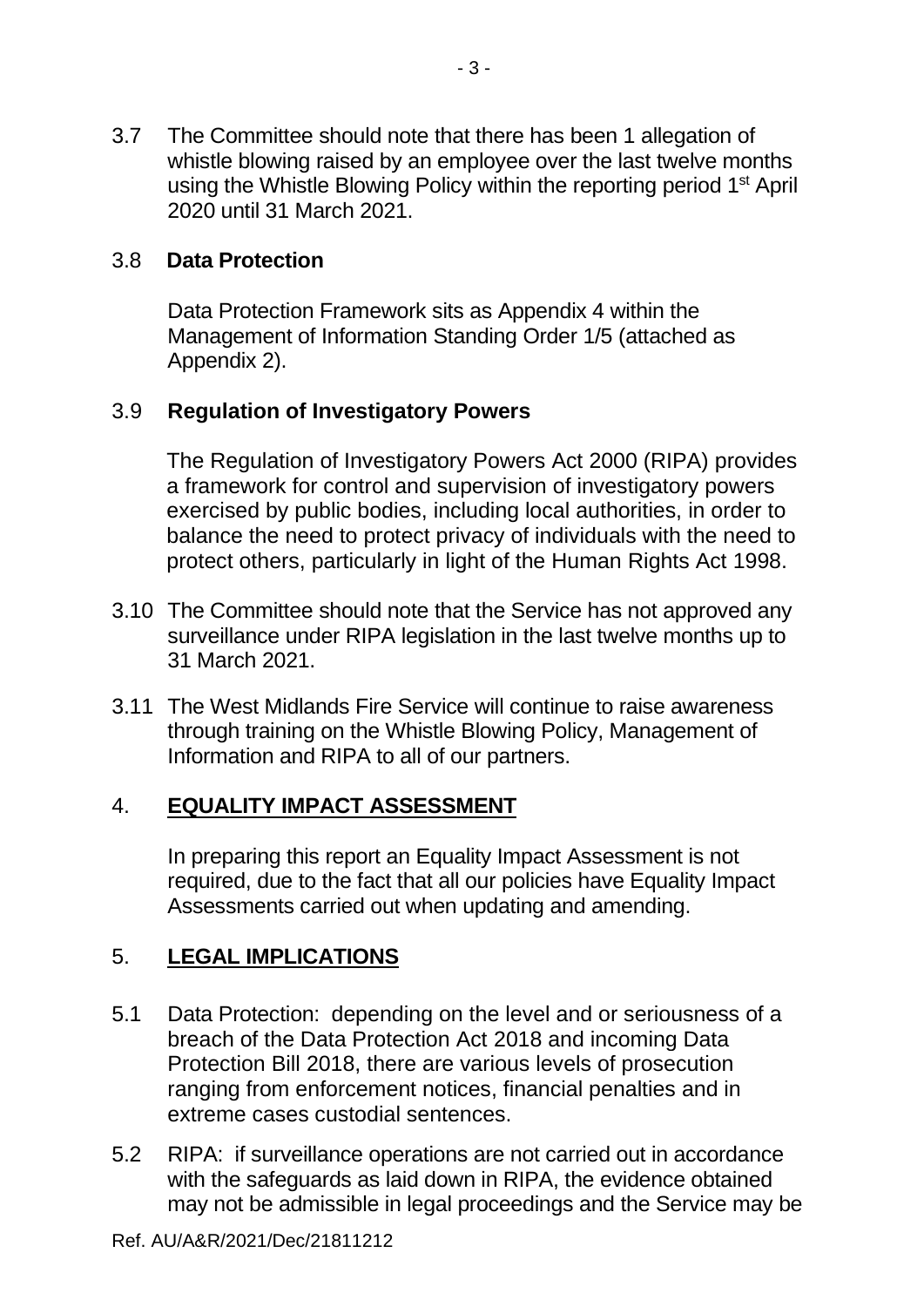subject of a claim on infringing the human rights of the person under surveillance.

# 6. **FINANCIAL IMPLICATIONS**

Data Protection Act 2018 includes GDPR UK and the maximum monetary penalty that the ICO can impose is £17.5m or 4 % of worldwide turnover. The UK was granted adequacy by the EU earlier this year 2021 and it is GDPR UK which is part of our domestic law but very aligned to EU GDPR.

# 7. **ENVIRONMENTAL IMPLICATIONS**

There are no environmental implications arising from this report.

# **BACKGROUND PAPERS**

The Public Interest Disclosure Act 1998 (PIDA)

PHIL LOACH SATINDER SAHOTA

CHIEF FIRE OFFICER MONITORING OFFICER TO THE **AUTHORITY**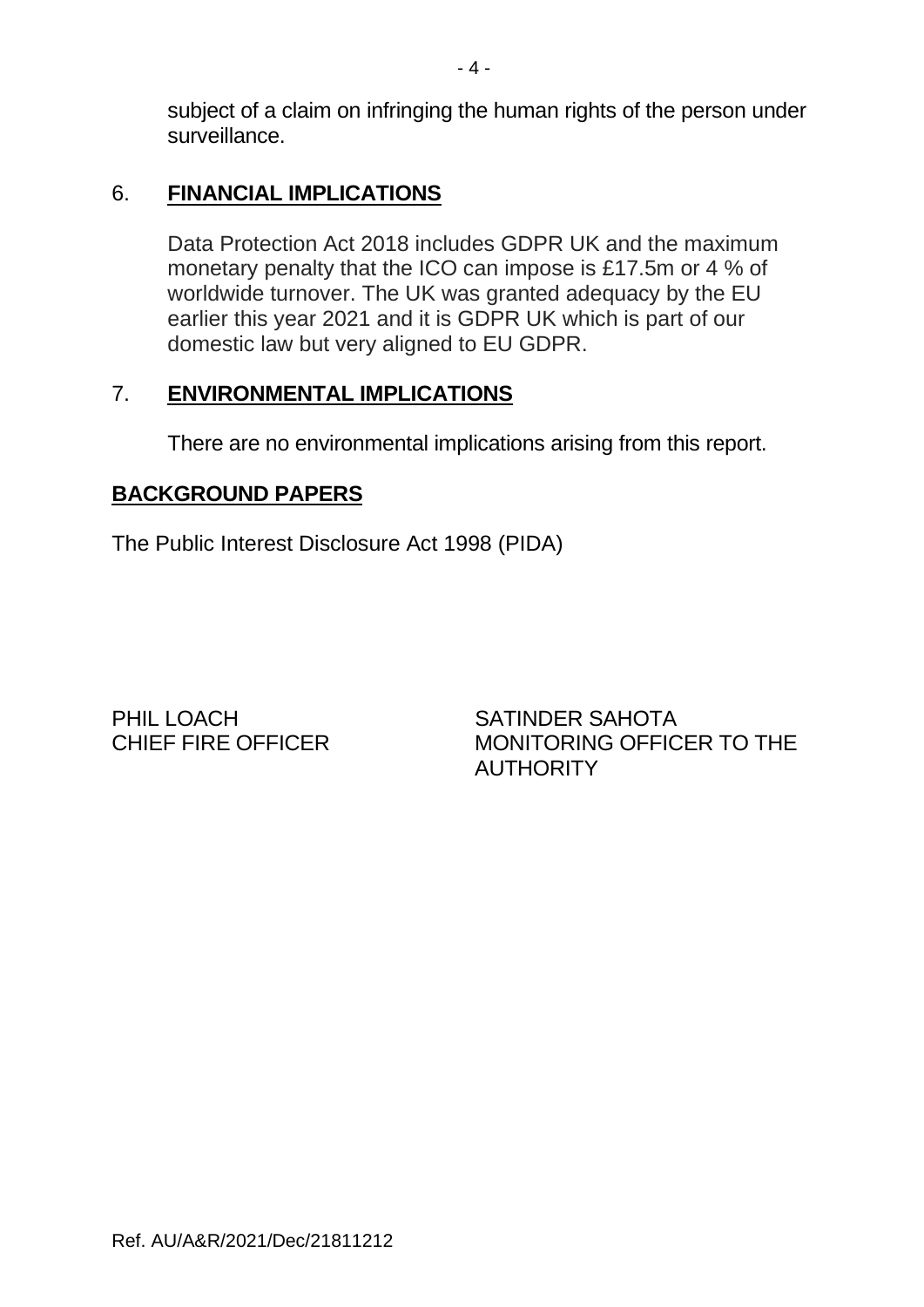# **Appendix 1**

## WEST MIDLANDS FIRE SERVICE

# 02/20 WHISTLE BLOWING POLICY

### **[Overview of Amendments](https://wmfs.sharepoint.com/:w:/s/PolicyAssuranceTeam/EYK2M8LXAwtJokdgDMTHRIUBKRsIZGw-mQ69ElBgFyy9PA?e=jMc4zV)**

#### 1 STRATEGY

Following the Public Interest Disclosure Act (PIDA), which came into force in July 1999 (updated on 1<sup>st</sup> May 2013 GOV.UK), legal protection is now provided to employees who raise concerns about suspected dangerous or illegal activity that they are aware of through their work. The common term for voicing such concerns is 'whistle blowing'. West Midlands Fire Service (WMFS) wishes to create an open and honest culture with its statutory obligations, detailed in the Act, and ethical standards, detailed in its Core Values. Details on our core values can be found in the Equality & Diversity Policy

#### 2 PURPOSE

The Public Interest Disclosure Act 1998 makes sure that employees, contractors providing services, most agency workers, home workers and trainees on vocational and work experience schemes are legally protected in raising concerns responsibly.

External contractors may encounter wrongdoing that affects WMFS. Therefore, this whistle blowing policy is also open to employees of our contractors.

Whistle blowing is when an employee reports suspected wrongdoing at work. Officially this is called 'making a disclosure in the public interest'

## 3 RESPONSIBILITIES

#### 3.1 Employee Responsibilities

A whistle blower is an employee, you! You report certain types of wrongdoing. This will usually be something you've seen at work - though not always.

The wrongdoing you disclose must be in the public interest. This means it must affect others, e.g. the general public.

As a whistle blower you're protected by law - you shouldn't be treated unfairly or lose your job because you 'blow the whistle'.

You can raise your concern at any time about an incident that happened in the past, is happening now, or you believe will happen in the near future.

Employees are often the first to realise that there may be something seriously wrong with the organisation that employs them. They may be able to alert the organisation early on to things like fraud, negligence, bribery and health and safety risks. However, they may not express their concerns, because they feel that speaking up would be disloyal to their colleagues or to the organisation. They may also fear harassment or victimisation. In these circumstances they may feel it easier to ignore the concern rather than report what may be no more than a suspicion of malpractice.

The procedures in this order give ways for individuals to raise concerns and receive feedback on any action taken. It makes sure that individuals receive a response and know how to pursue concerns if they are not happy with the response. It gives reassurance that individuals will be protected from possible reprisals or victimisation if they believe they have made a disclosure.

You're protected by law if you report any of the following:

• a criminal offence, eg fraud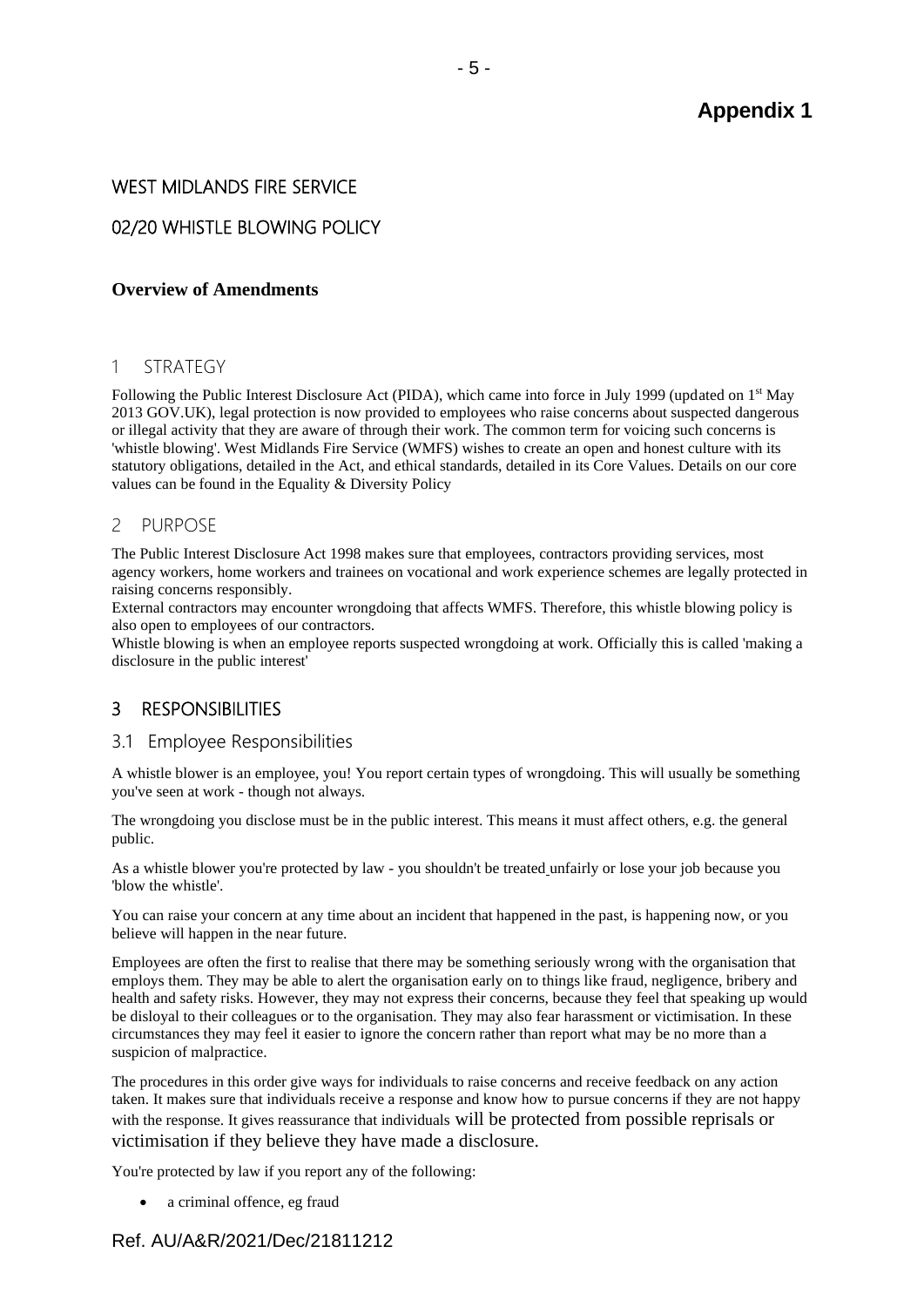- someone's health and safety is in danger
- risk or actual damage to the environment
- a miscarriage of justice
- the company is breaking the law, eg doesn't have the right insurance
- you believe someone is covering up wrongdoing

#### **Complaints that don't count as whistleblowing**

Personal grievances (eg bullying, harassment, discrimination) aren't covered by whistleblowing law, unless your particular case is in the public interest. Report these under our Grievance Policy 2/2

#### 3.2 Management Responsibilities

The action taken by the Service will depend on the nature of the concern. The matters raised may be investigated internally by an appropriately experienced officer knowledgeable in the area concerned, for example, audit, Line Manager or HR Practitioner.

Alternatively, through the disciplinary process, the matter may be referred to the police, the external auditor or may be the subject of an independent enquiry.

In order to protect individuals and the Service, and those accused of misdeeds or possible malpractice, initial enquiries will be made to decide whether an investigation is appropriate and, if so, what form it should take. Concerns or allegations that fall within the scope of specific procedures, for example, unfair discrimination issues, will normally be referred for consideration under those procedures. Some concerns may be resolved by agreed action without the need for investigation. Members of the SET can seek guidance from the Strategic Enabler - People at any stage in the investigation.

Within 10 working days of a concern being raised, the individual with whom the concern was raised will write to the complainant:

- acknowledging that the concern has been received:
- indicating how the matter is to be dealt with;
- giving an estimate of how long it will take to provide a final response;
- telling the complainant whether any initial enquiries have been made;
- supplying the complainant with information on staff support mechanisms; and
- telling the complainant whether further investigations will take place and if not why not.

The amount of contact between the officer(s) considering the issues will depend on the nature of the matters raised, the potential difficulties involved and the clarity of the information provided. If necessary, further information will be sought from the complainant in a discreet manner.

When any meeting is arranged, the complainant will have the right to be accompanied by a representative body or a work colleague. The meeting can be held off site if requested.

West Midlands Fire Service will take steps to minimise any difficulties, which may be experienced as a result of raising a concern and provide any appropriate support. For instance, if required to give evidence in disciplinary or criminal proceedings, the Service will advise the complainant of the procedure and give reasonable support. Subject to legal constraints, complainant will receive information about the outcomes of investigations.

Upon completion of the investigation, all documents will be forwarded to the Strategic Enabler People.

#### 3.3 Responsible Officer

The Strategic Enabler - People has overall responsibility for the maintenance and operation of this policy. This officer maintains a record of concerns raised and the outcomes (but in a form which does not endanger the complainant's confidentiality) and will report as necessary to the Service and Fire Authority.

## 4 PROCEDURES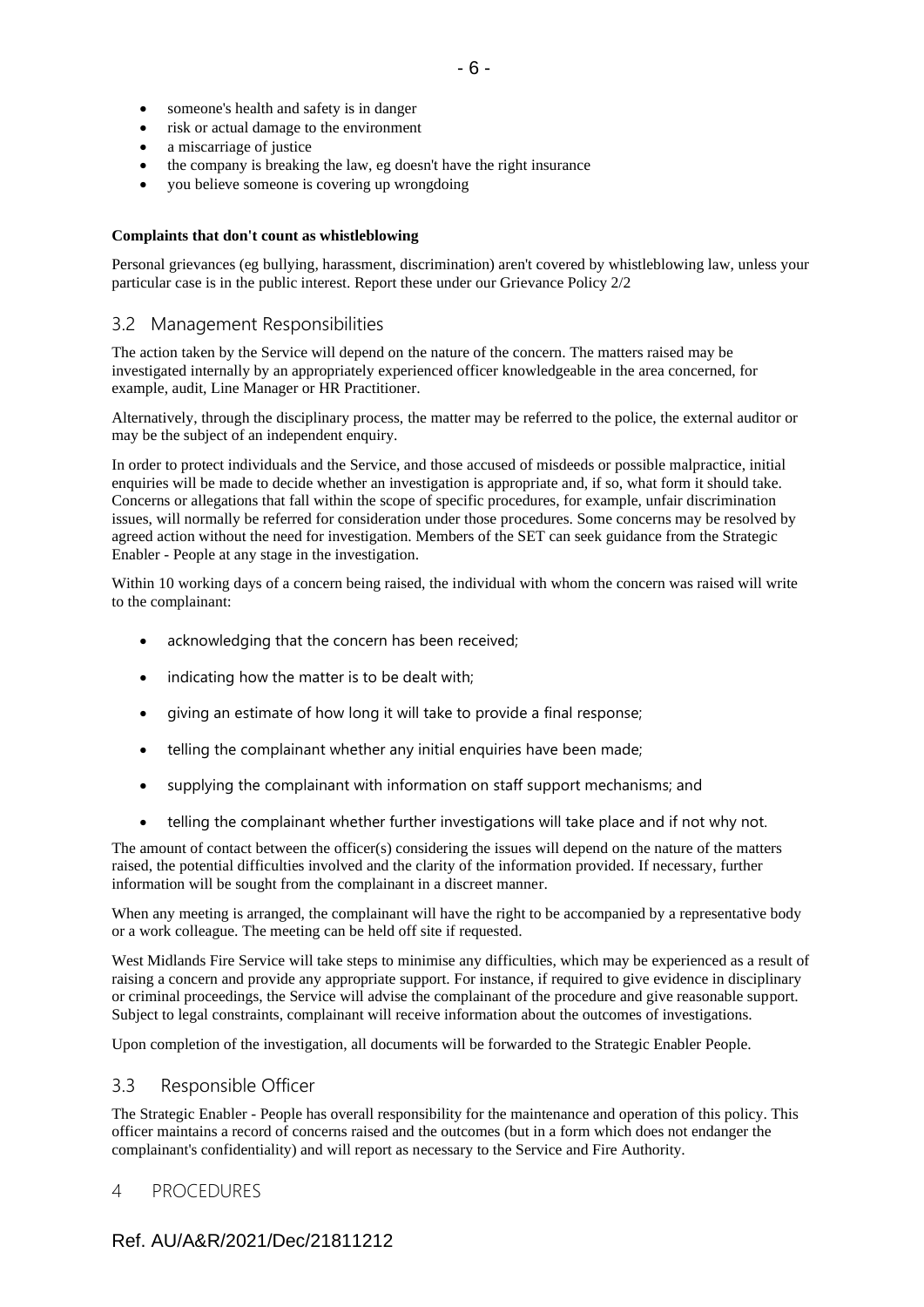## 4.1 How to raise a concern

If the matter relates to any fraudulent or corrupt activity, concerns should be raised in accordance with procedures detailed in the [0122 Anti-Fraud Corruption and Bribery Policy.](https://wmfs.sharepoint.com/sites/Mesh/WikiDocuments/0122%20Anti-Fraud%20%20Corruption%20and%20Bribery%20Policy.aspx)

If the complainant wishes to raise or discuss any issues which might fall into the above category then the complainant should contact a member of Strategic Enabling Team (SET), the Treasurer or the Clerk to the Fire Authority, who will be required by WMFS to treat the matter in confidence.

Where possible, the complainant should raise their complaint in writing setting out the background and history of the concern giving names, dates and places where possible and the reason why the complainant is particularly concerned about the situation. If the complainant does not feel able to put the concern in writing, then the complainant can discuss the concerns verbally with a member of the SET, or the Treasurer/ 151 Officer or the Clerk to the Fire Authority.

The earlier that the complainant can express the concern and the more detail that can be provided, the easier it will be for the Service to take appropriate and necessary action. Remember:

- the complainant must disclose the information
- the complainant must believe it to be substantially true
- the complainant must not act maliciously or make false allegations
- the complainant must not seek any personal gain

At this stage the complainant will not be expected to prove the allegation, but will need to demonstrate to the person contacted that there are sufficient grounds for reasonable suspicion or concern.

The complainant may invite a member of the trade union representative body or a work colleague to be present during any meetings or interviews in connection with the concerns raised.

Where a concern relates to a Brigade Manager or SET Manager, then either the Strategic Enabler People (as Responsible Officer), or Deputy Chief Fire Officer or Chief Fire Officer, as appropriate, should be contacted in the first instance. Satinder Sahota as the Monitoring Officer role for the Fire Authority. The Monitoring Officer may be contacted via email [Satinder.sahota@wmfs.net.](mailto:Satinder.sahota@wmfs.net)

The Treasurer to the Fire Authority may be contacted on 0121 380 6919. The Clerk to the Fire Authority may contacted on 0121 380 6678. Address for the Treasurer and the Clerk to the Fire Authority is: West Midlands Fire Service, 99 Vauxhall Road, Birmingham, B7 4HW.

## 4.2 Confidentiality

All concerns will be treated in confidence and every effort will be made not to reveal the identity of the complainant. However, it is likely that further investigation will be necessary and the complainant maybe required to attend a disciplinary or investigative hearing as a witness at the appropriate time. An employee raises a concern confidentially if they give their name only on condition that it is not revealed without their consent. A concern is raised anonymously if the employee does not give their name.

#### 4.3 Harassment or Victimisation

West Midlands Fire Service recognises that the decision to report a concern can be a difficult one to make, not least because of the fear of reprisal from those responsible for the alleged malpractice. The Service will not tolerate harassment or victimisation and will take action to protect the complainant when a concern is raised.

## 4.4 Untrue Allegations

If the complainant makes an allegation, but it is not confirmed by the investigation, no action will be taken against the complainant. If however the complainant makes an allegation which, upon full investigation, is found to have been malicious or vexatious, disciplinary action will be considered and the protection of the PIDA will be lost.

## 4.5 Anonymous Allegations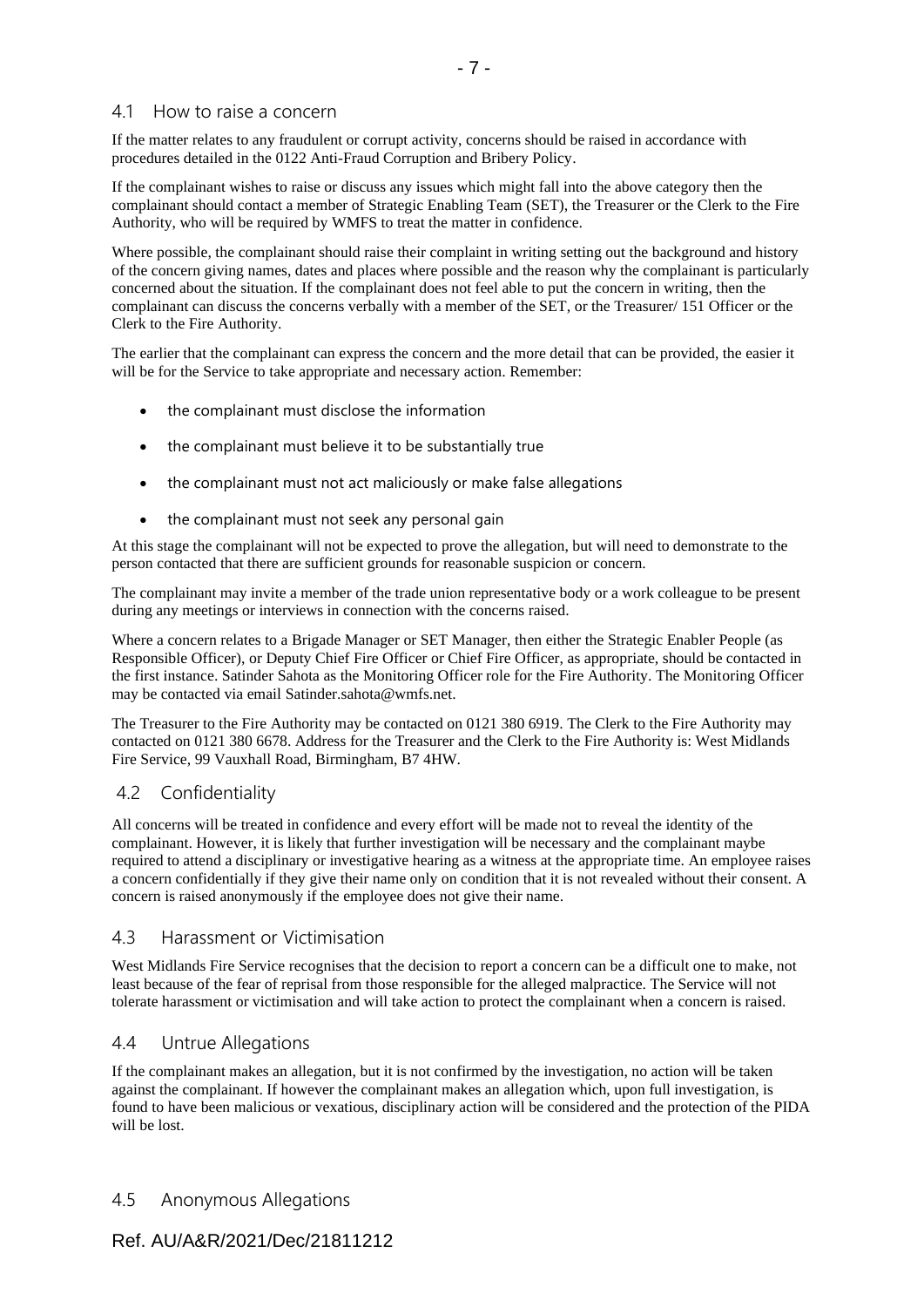This policy encourages the complainant to put their name to the concerns. Concerns expressed anonymously are much less powerful, but will be considered at the discretion of the Strategic Enabler - People.

In exercising this discretion the factors to be taken into account would include the:

- seriousness of the issues raised;
- credibility of the concern; and
- likelihood of confirming the allegation from attributable sources and information provided.

#### 4.6 How the matter can be taken further

This policy is intended to provide the complainant with an avenue to raise concerns within the Service. We hope the complainant will be satisfied with the response. If not, the complainant must indicate this to the Strategic Enabler - People or the Treasurer or Clerk or Monitoring Officer to the Fire Authority.

Legal advice may be sought on any concerns about malpractice. If the employee feels it is right to take the matter outside the Service, the following are possible contacts:

- The complainant's recognised trade union
- Citizens Advice Bureau
- A solicitor
- The Police
- Relevant professional bodies or regulatory organisations, such as Ombudsmen.

Public Concern at Work [\(www.pcaw.co.uk\)](http://www.pcaw.co.uk/) is a charity that offers free advice to people concerned about danger or malpractice in the workplace, but who are unsure whether, or how, to raise the matter.

#### 5 CROSS REFERENCES

This Policy makes reference to and complements issues contained in other Policies, namely:

[0122 Anti-Fraud Corruption and Bribery Policy](https://wmfs.sharepoint.com/sites/Mesh/WikiDocuments/0122%20Anti-Fraud%20%20Corruption%20and%20Bribery%20Policy.aspx)

[0201 Disciplinary Procedure](https://wmfs.sharepoint.com/sites/Mesh/WikiDocuments/0201%20Disciplinary%20Procedure.aspx)

[0217 Dignity at Work](https://wmfs.sharepoint.com/sites/Mesh/WikiDocuments/0217%20Dignity%20at%20Work.aspx)

### 6 KEY CONSULTEES

Minor changes only have been made to this Order and consultation was not necessary.

### 7 EQUALITY IMPACT ASSESSMENTS

The initial Equality Impact Assessment raised no issues so a full impact assessment was not required.

#### 8 OWNERSHIP

This Policy did not require Authority or SET approval.

#### 9 RESPONSIBILITY AND REVIEW/AMENDMENT DETAILS

9.1 Responsible Strategic Enabler Team Member/Department

Strategic Enabler People/People Support Services

9.2 Created/fully reviewed/amended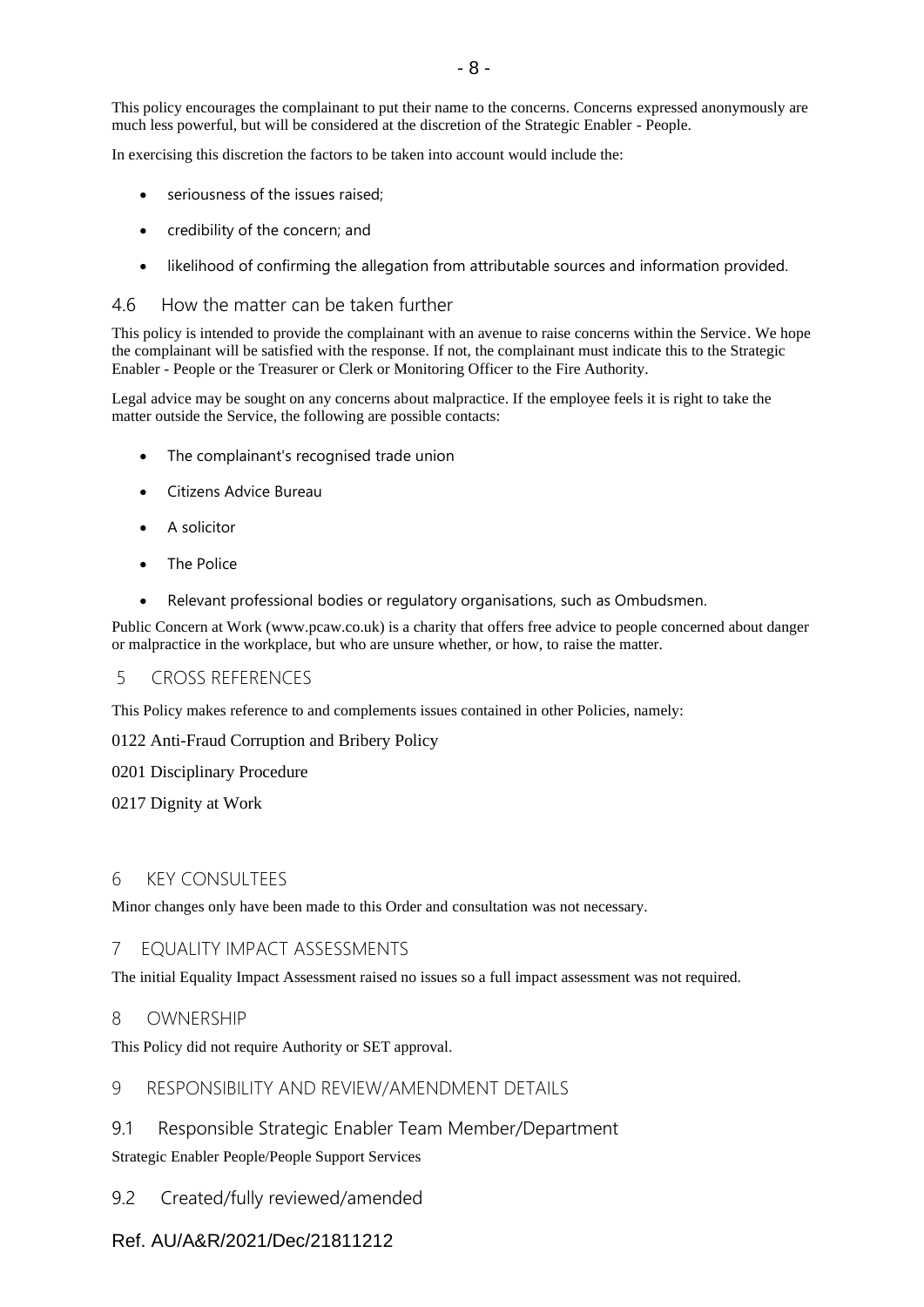This Policy has been reviewed, amended by People Support Service July 2018

# **Appendix 2**

# Appendix 4

## DATA PROTECTION ACT 2018

#### 1. Procedures

West Midlands Fire Service fully endorse and adhere to the principles of the Data Protection Act 2018 which incorporates the European Union General Data Protection Regulations (EU GDPR).

The Service regards the lawful and correct treatment of personal information as very important to successful service delivery and to maintain confidence between service users, employees including temporary staff, volunteers and those communities we serve. The Service is committed to respecting all rights of those individuals whose personal data it processes and will ensure personal information will be treated lawfully and correctly in accordance with the legislation. It will adopt best practice as designated by the Information Commissioner's Office where possible.

The Information Commissioner's Office is the data protection regulator and supervisory body for the United Kingdom. Its responsibility is to publish guidance and enforce compliance with the Ddata Protection Act 2018, Freedom of Information Act 2000, Environmental Information Regulations 2004 and the Privacy and Electronic Communications Regulations 2003.

The Service has defined a number of distinctive roles to manage data protection.

| <b>Role Title</b>             | <b>Position in the Organisation</b>                                                                                                                                    |
|-------------------------------|------------------------------------------------------------------------------------------------------------------------------------------------------------------------|
| Data Protection Officer       | Data and Governance Manager                                                                                                                                            |
| Information Asset Owner (IAO) | SET member from each function responsible for<br>data management within their respective<br>function. Also to be the liaison point for the Data<br>Protection Officer. |
| Data User                     | All those that handle data. All individuals have a<br>responsibility to protect the data they use.                                                                     |

Each employee or potential data user will be given such information, instructions and training as is necessary in order to ensure that they are aware of their contractual responsibilities in relation to personal data and so that they are aware that they can, in some cases, be held personally responsible if any personal data is improperly disclosed, destroyed or obtained.

The Data Protection Officer has responsibility to co-ordinate the Service's response to the Data Protection Act 2018 and the Freedom of Information Act 2000, to ensure that the provisions of the legislation are met.

The IAO will have overall responsibility for the personal data kept within their particular department to ensure that such data is maintained in accordance with the principles of the Data Protection Act 2018. This does not absolve Data Users from their responsibility of ensuring that personal data is maintained in accordance with these principles.

## 1.1 Scope of personal data

Definition of Personal data or information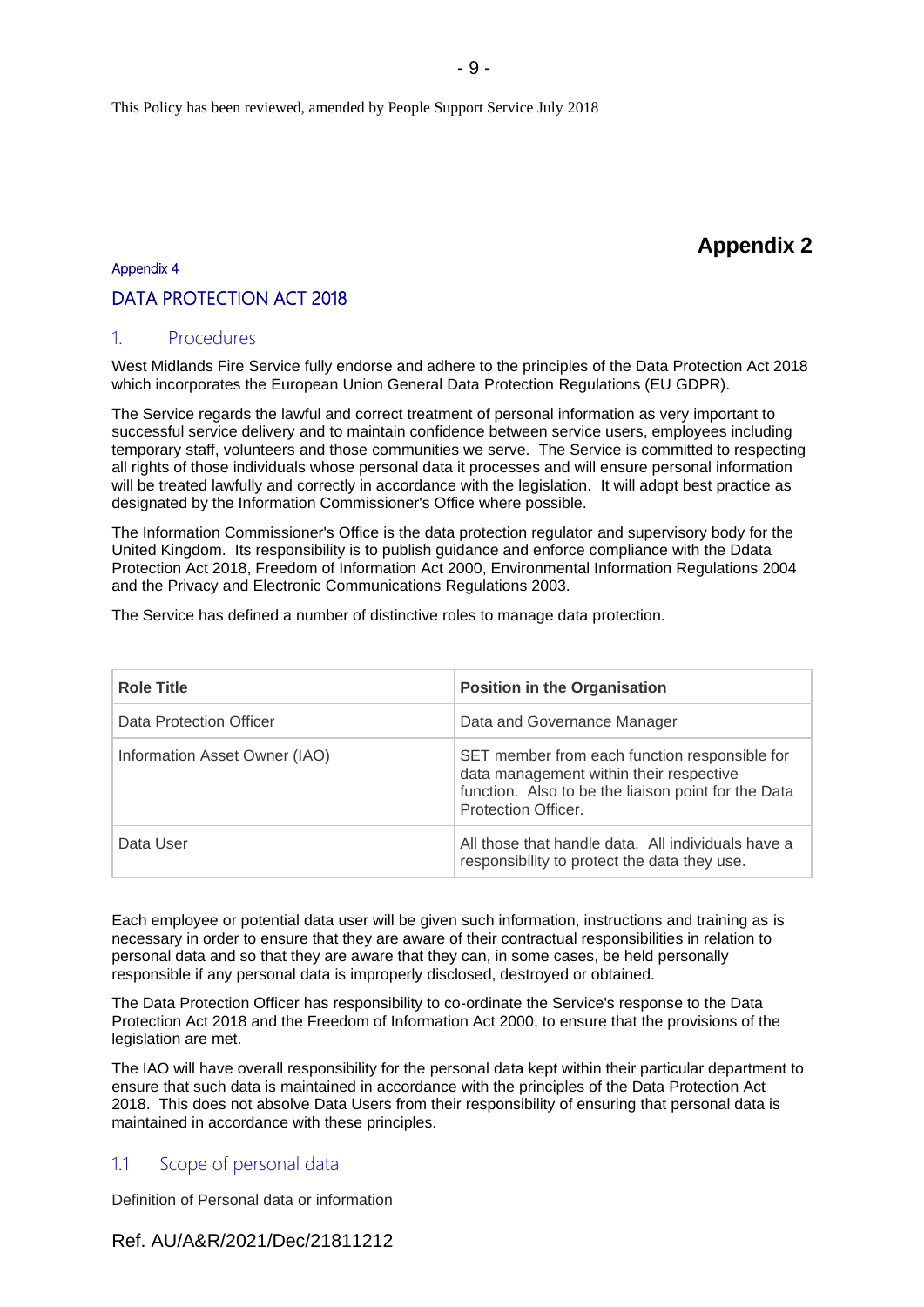Is any information held electronically (including all emails) or manually – which relates to a *living* individual who can be identified:

- From the information
- From the information combined with other information which is in the possession of the Service or is likely to come in to the possession of the Service
- Includes any intentions or opinions the Service may have towards the individual

#### Special Category data

The Data Protection Act 2018 defines special category personal information as information related to:

- Racial or ethnic origin
- Political opinions
- Religious or other similar beliefs
- Membership of trade unions
- Physical or mental health or condition
- Sexual life
- Convictions, proceedings and criminal acts
- Genetics and biometrics

### 1.2 Employee Personal records

All information held on a Personal Record File (PRF) will be maintained with a high level of confidentiality and only disclosed to those individuals who reasonably require it as part of their duties.

Files that are maintained locally or within the Occupational Health Unit will comply with the same level of confidentiality.

Information held on a Personal Record File will not be kept for longer than is absolutely necessary and documents will be removed and destroyed in a timely manner following the period agreed below.

## 1.2.1 Computerised Personal Record File

It is the policy of West Midlands Fire Service that one primary Personal Record File will be maintained for each employee. The information in this file will relate to the individual only and will be maintained by People Support Services (PSS) and the employee in accordance with the Data Protection Act 2018.

Section 3.14.2 details the information that can be held in the Computerised Personal Record File.

## 1.2.2 Local Personal Record File

It is acknowledged that in order to manage locally, certain items of personal information must be retained locally on station or within sections; these include performance, attendance management, training information and Permits to Work. These files must be maintained in accordance with the Data Protection Act 2018.

A Personal Record File can be maintained at the location of the individual but must only contain the items of information as listed in Section 4.2

These files should be sent back to PSS when the employee ceases employment. If an employee moves temporarily for more than 4 weeks or permanently to another location the file should be forwarded to the other locations clearly marked confidential and addressed to the new line manager. Any movement of files must be conducted under confidential cover in sealed envelopes, with the delivery and receipt recorded.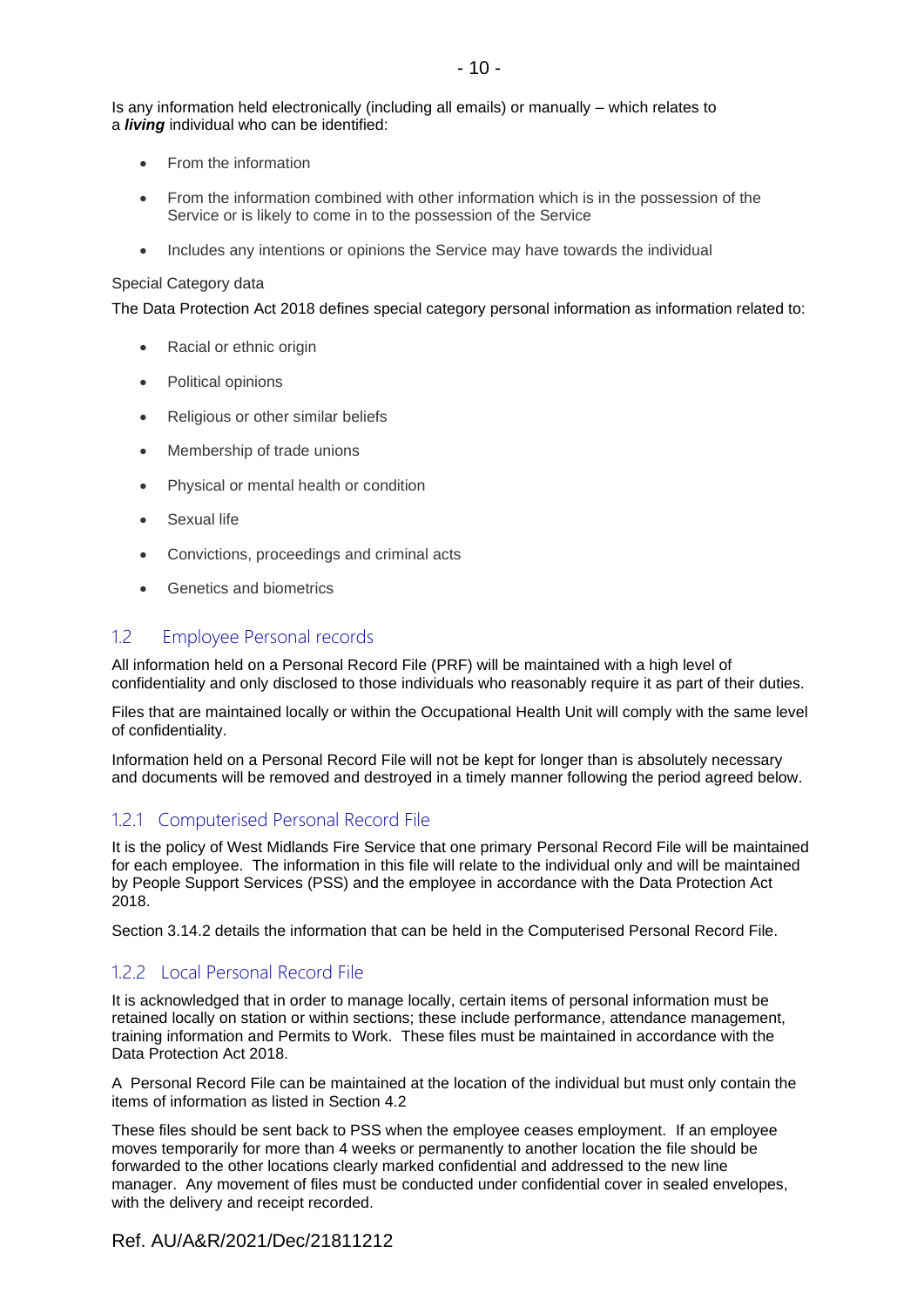All information must be kept securely and in confidence.

## 1.3 Employee Access

## 131 Personal record file

All employees under the terms of the Data Protection Act 2018 are entitled to know what personal information the organisation holds about them and how it is being processed..

Every employee has the ability to view and print their electronic personal information file. If inaccurate information is found on the system and the employee does not have the access to amend it, details should be forwarded to the PSS who will make the amendments on their behalf.

Requests to access personal information (including personal record files and occupational health files) that the organisation might hold should be made to the Data Protection Officer at Fire Service Headquarters. If the information contains data about any third parties then the information will be released if it is reasonable to do so in line with the legislation, redacted i.e. personal data removed or a summary of the information provided. The Data Protection Act 20181998 gives employees an entitlement to information and not documents

• If the employee wishes a third party to have access to their information, for example, a legal or trade union representative, this must be included in the request. Representatives will not be given access to and individual's personal file independently without the explicit written consent of the employee concerned.

If line managers wish to access employees' Personal Record File, the procedure described above must be followed where a reason must be provided for needing to view the file.

## 1.4 Requests for information

Requests for information in whatever form, for example, paper records, computer records, tapes, and so on, should be forwarded through to the Data Protection Officer.

If a request for information is received in a department, section or on a station it must be date stamped and forwarded immediately for the attention of the Data Protection Officer, Data Management Section, marked 'Confidential - Data Protection Request'. If possible, the request should be sent by e-mail.

The Data Protection Officer will be responsible for recording the request, obtaining the information from the relevant department, charging any appropriate fees and ensuring that the request is answered within the timescale. The timescale for response to requests for information is 30 days.

Requests for the disclosure of personal data related to the 'Transfer of Undertakings (Protection of Employment) Regulations' (TUPE) 2006 are the responsibility of PSS department. These need to be in line with TUPE and Data Protection Act 2018 requirements.

The Data Protection Officer will liaise with the department or station concerned for assistance in providing the information requested. It is imperative that information is provided in a timely manner to ensure that the specified timescales are met.

Requests are sometimes received either in writing or via telephone from third parties to release personal information about employees, in all cases written permission of the individual must be given before this information is released, exception to this will be in certain circumstances where requests are made by statutory bodies for information.

# 1.4.1 Requests for incident information

The Service receives enquiries from solicitors, loss adjusters, insurance companies and other interested parties for details of fires and other Fire Service activities. The intentions of the enquirer are often unknown or liable to change at a later date.

The Service is not entitled to release information about a data subject to any third party without the data subject's consent; there are a few exceptions, for example, data requested by the police to assist them with criminal investigations. Fire Service reports, in particular the Incident Recording System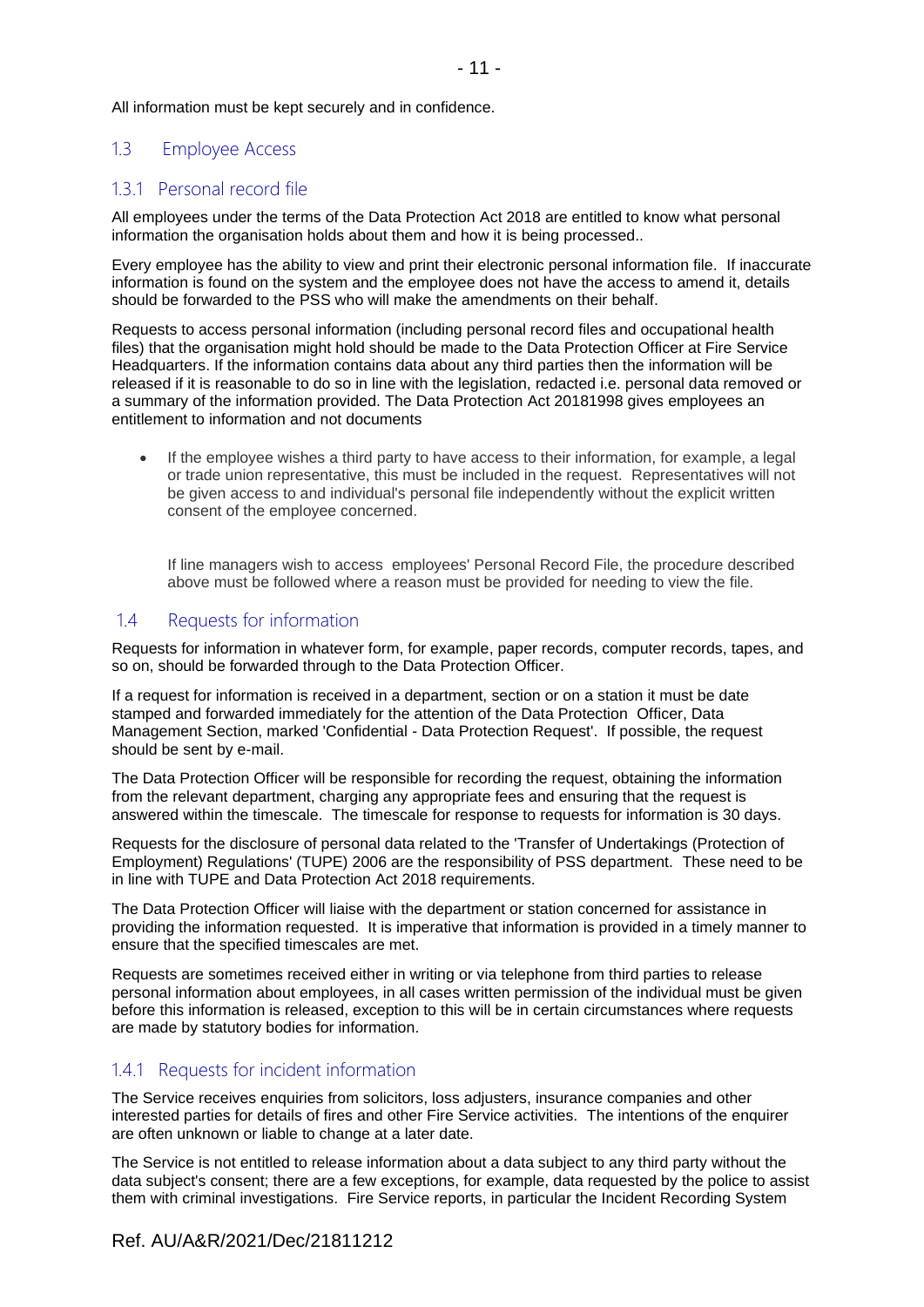(IRS) Fire Report, contain information about persons involved in incidents and are therefore not to be released by fire stations.

All such requests must be submitted in writing by the party wishing to obtain the information. This is to be forwarded to the Central Administration team at e-mail address InformationDisclosure@wmfs.net. A fee will usually be charged for this information.

# 1.4.2 Requests for the release of information for legal proceedings

When the Fire Service is involved in legal proceedings, the Civil Procedure Rules require that all relevant documents shall be disclosed to the other parties involved. This includes all documents which are, **or have been** in the possession, custody or power of the relevant party and which relate to any matter in question between the parties.

A request for such documentation will usually be made by the PSS Section to the relevant section, department or station. This request includes **all** relevant documents, including original or rough notes, and whether they are supportive or potentially damaging, so a thorough search must be made.

In general terms, it is likely that all available documentation is disclosable and therefore, personnel should forward all documents, which will be considered by the Service's advisors before disclosure.

If original documents are forwarded, copies should be taken and preserved by the forwarding party. Where copies of documents are forwarded, care must be taken to ensure the best possible quality copy is obtained.

Stringent time limits are imposed for disclosure of documentation. Hence it is vital that all documents are forwarded, as soon as possible after the request has been made.

As all relevant documentation should be disclosed, it is not possible to provide a definitive list. However, for the purposes of this order, examples include: **all** paper records, written or printed, reports – including IRS and narratives (where provided), internal and external memoranda, accounts, invoices and contracts, any information held on computer or other mode of electronic storage, for example, e-mails, CD-ROM, diagrams, plans, maps, photographs and videos.

It should be noted that the marking of any disclosable document 'confidential' or 'personal' does not necessarily preclude disclosure in respect of legal proceedings.

The requirements of this standing order emphasise the importance of maintaining comprehensive and accurate filing systems, as the implications of non-disclosure of relevant documents are far reaching.

## 1.4.3 Requests and exchange of information with the police about employees

On occasions, the Service maybe contacted by police officers, who have either requested personal information about employees, or have notified the Service that employees have been arrested or involved in incidents to which the police have been called. The Fire Service is not a 'notifiable occupation' for disclosing convictions of persons for certain employers.

Therefore, the following procedure will be adopted upon receipt of such requests from the police, or where information is received about individual employees:

- Where the police request information from a station, the officer in charge should only confirm whether or not an individual is employed at the station
- Any requests for further information about employees should be refused and the requesting police officer referred to the duty principal command officer via Fire Control. The Service will then only release personal details where a serious crime is being investigated or where a warrant has been issued
- Information will only be released after receipt of the police force's standard disclosure form
- Employees are obliged to notify the Service if they have been charged with a criminal offence, (senior officers do not visit police stations if informed by the police that an individual has been detained or questioned whilst off duty). The Service does provide welfare support should individuals require it; this should be discussed with the Line Manager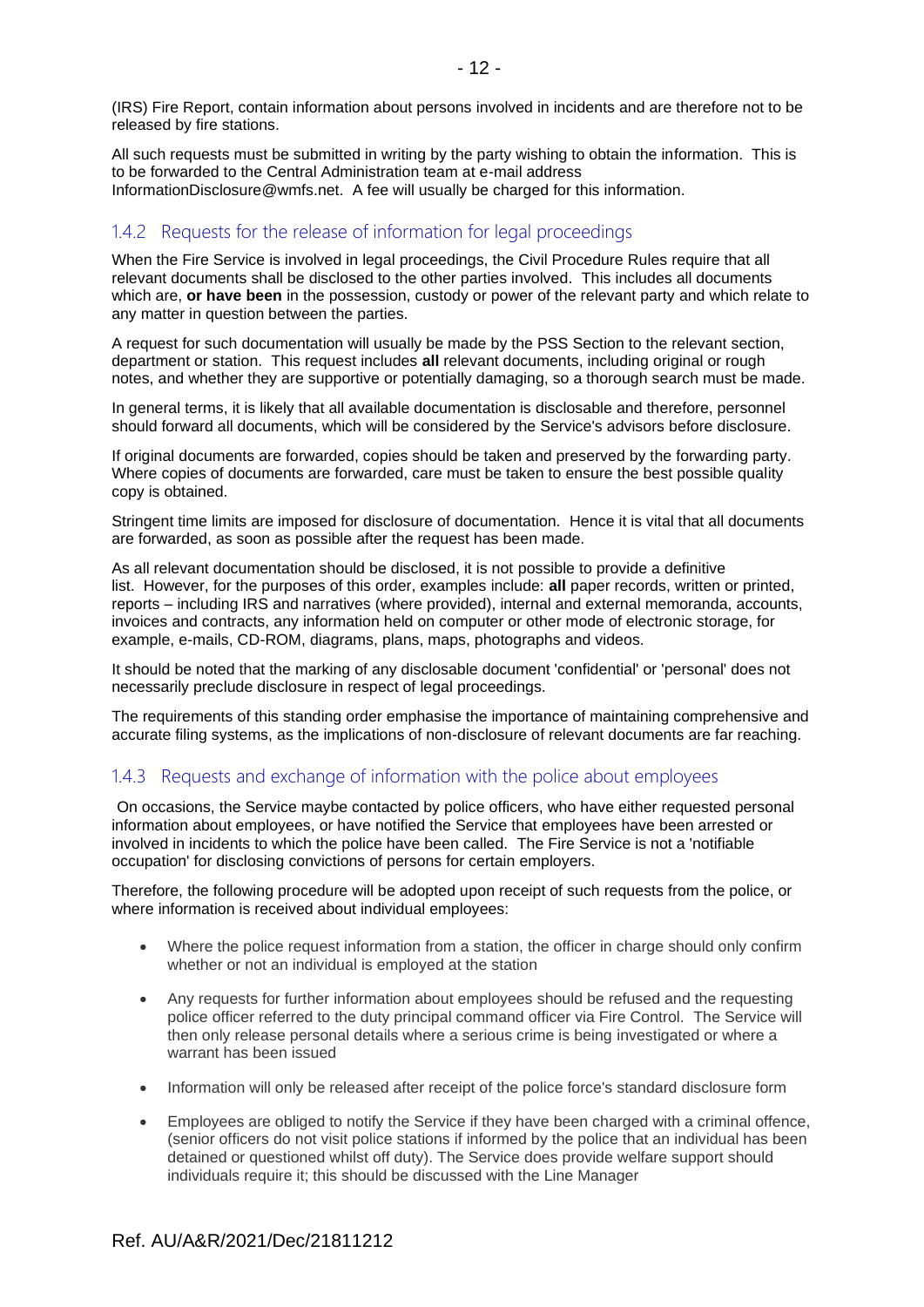- Personnel who are being questioned or detained by the Police and who would be unable to report for duty as a result, should request the police to contact Fire Control and inform the duty officer that they will be unable to attend for duty. The duty principal command officer will then be informed and will take appropriate action
- Requests from the police for copies of recordings from Fire Control will be managed and actioned by Fire Control. The procedure is detailed in Fire Control

## 1.5 Data Protection Breaches

It is important to understand if personal data is not handled correctly, there must be processes in place to contain and recover, assess the ongoing risk, notify appropriate parties of the breach and evaluate and respond to the data protection breach.

These are some examples of security incidents that may lead to the loss or compromise of personal data;

- Loss or theft of data or equipment on which data is stored;
- Inappropriate access controls allowing unauthorized use;
- Equipment failure;
- Human error;
- Unforeseen circumstances such as a fire or flood;
- Hacking attack;
- 'Blagging' offences where information is obtained by deceiving the organisation who holds it

The above are examples of events that may lead to a data protection breach but if you are unsure then please seek further advice from the Data Protection Officer.

# 151 Data Protection Breach Process

If you are involved in an incident as defined in the examples above or determined by the Data Protection Officer as a data protection breach, then you must:

- 1. Contact the ICT Service Desk on 0121 380 6666 to record the event as a data protection breach.
- 2. The ICT Service Desk will liaise with the Data Protection Officer to determine the course of action to manage the incident.
- 3. The SIRO and relevant SET members will be notified of incident via an initial report.
- 4. The Data Protection Officer will manage the incident to conclusion and ensure that a log of the incident and all actions taken is maintained to identify trends or areas of weakness.
- 5. Post incident, an investigation will be instigated and the outcomes will be reported to the SIRO and members of SET.

Management reports on data breaches will be sent out periodically to the SIRO and SET to ensure management are aware of potential risks to the authority.

#### 2. Principles of the Data Protection Act 2018

There are 7 key principles under the Data Protection Act 2018

2.1 Principle 1 -processing should be lawful, fair and in a transparent manner fair processing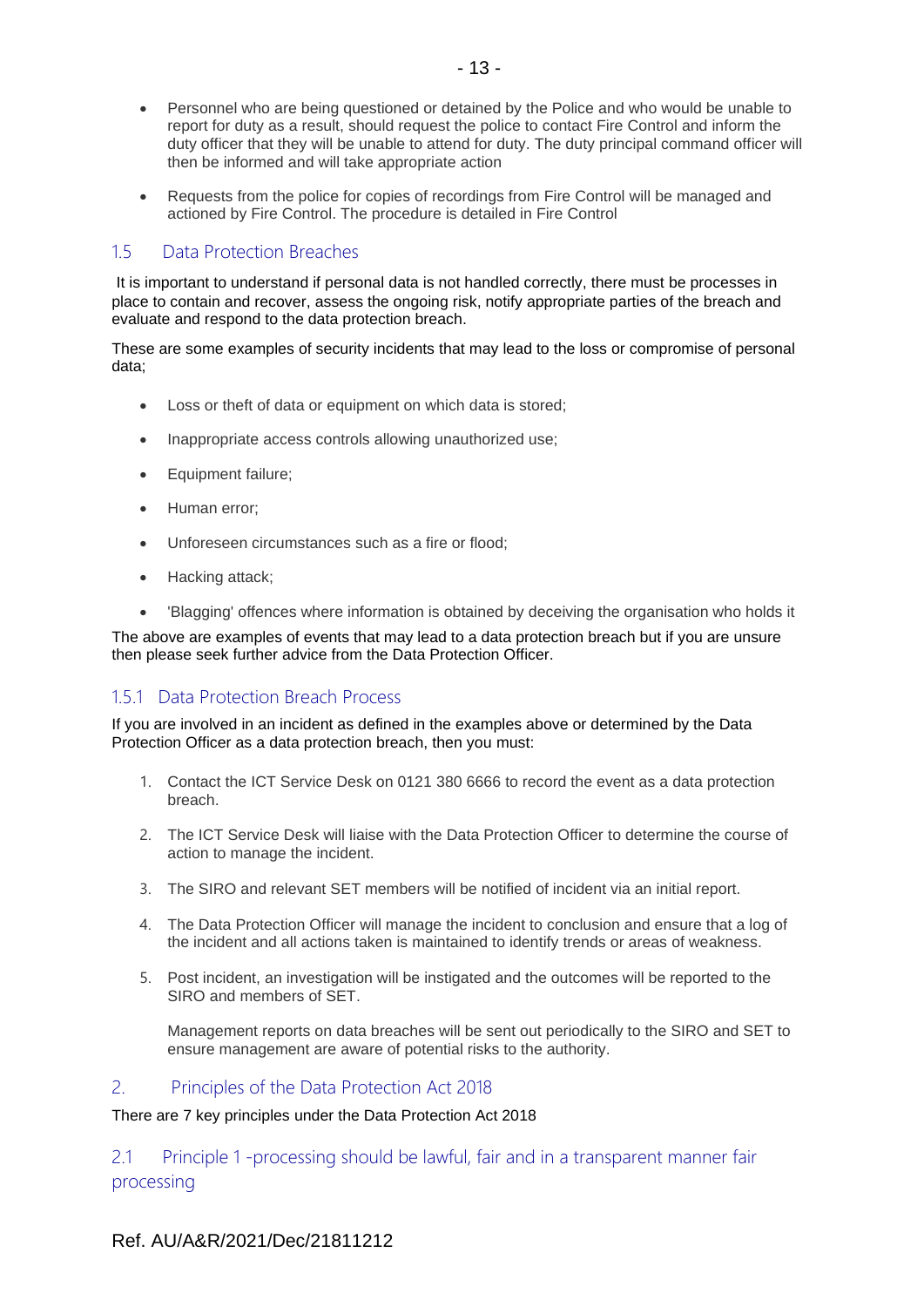Personal data shall be processed fairly, lawfully and transparently, in particular, shall not be processed unless one condition of Article 6 of the EU GDPR is met:

Article 6 gives the following conditions for processing personal data:

- The data subject has given their **consent** to the processing;
- The processing is necessary for the performance of **a contract** to which the data subject is party (the employment contract), or for taking steps to enter into such a contract;
- The Data Controller has to process the information in order to comply with noncontractual **legal obligations** (such as Fire Services Act 2004);
- The processing is necessary to **protect the vital interests** of the data subject;
- The processing is necessary for tasks in the **public interest or the exercise of authority vested in WMFS**
- The processing is necessary for the purposes of **legitimate interests** pursued by WMFS

In the case of special category data, this includes; race, ethnic origin, political belief, religion, trade union membership, genetics, biometrics, health, sex life or sexual orientation, processing is permitted only where Article 6 conditions for processing personal data exists **and** a further condition specified in Article 9 of GDPR is met.

Article 9 gives the following conditions for processing personal data:

(a) the data subject has given explicit consent to the processing of those personal data for one or more specified purposes;

(b) processing is necessary for the purposes of carrying out the obligations and exercising specific rights of the controller or of the data subject in the field of employment and social security and social protection law;

(c) processing is necessary to protect the vital interests of the data subject or of another where the data subject is physically or legally incapable of giving consent;

(d) processing is carried out in the course of its legitimate activities with appropriate safeguards by a foundation, association or any other not-for-profit body with a political, philosophical, religious or trade union aim;

(e) processing relates to personal data which are manifestly made public by the data subject;

(f) processing is necessary for the establishment, exercise or defence of legal claims or whenever courts are acting in their judicial capacity;

(g) processing is necessary for reasons of substantial public interest;

(h) processing is necessary for the purposes of preventive or occupational medicine, for the assessment of the working capacity of the employee, medical diagnosis, the provision of health or social care or treatment or the management of health or social care systems and services or pursuant to contract with a health professional;

(i) processing is necessary for reasons of public interest in the area of public health, such as protecting against serious cross-border threats to health or ensuring high standards of quality and safety of health care and of medicinal products or medical devices;

(j) processing is necessary for archiving purposes in the public interest, scientific or historical research purposes or statistical purposes;

**It is difficult to envisage any activity which does not include processing and a Privacy Impact Assessment (PIA) should be completed when embarking on projects and/or activities that may involve processing personal data.**

See Appendix 8

The processing of data for the purposes of carrying out of 'directed' and intrusive covert surveillance; the use of covert human intelligence sources; the interception of communications; and the acquisition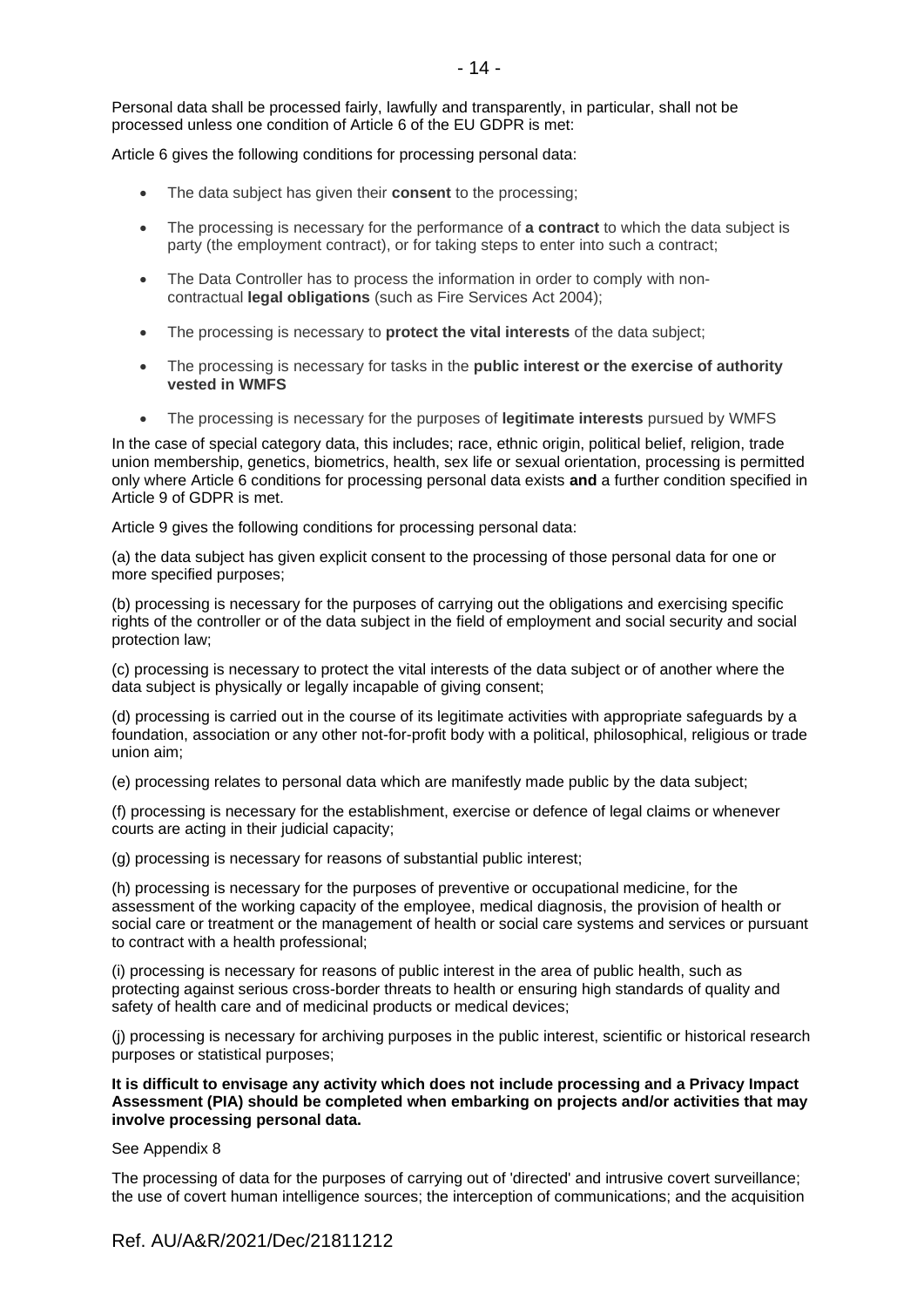and disclosure of communications data is covered under the Regulation of Investigatory Powers Act 2000 (RIPA).

See Appendix 9

## 2.2 Principle 2 - Collected for specified, explicit and legitimate purposes

Personal data should only be used for the purpose for which it was originally collected

## 2.3 Principle 3 – Data minimisation

The amount of personal data should be adequate, relevant and limited to what is necessary for the purpose it is held;

### 2.4 Principle 4 - Data accuracy

Personal data shall be accurate and kept up to date. Reasonable steps must be taken to ensure that any personal data that is inaccurate is erased or rectified without delay.

## 2.5 Principle 5 – Storage limitation

Personal data kept in a form where a data subject is identifiable shall not be kept for longer than is necessary for that purpose or purposes. Data that is out of date or no longer necessary must be properly destroyed or deleted.

# 2.6 Principle 6 – Technical and Organisational measures in the security and management of data

Personal data should be processed in a manner that ensures appropriate security. Technical and organisational measures shall be taken against unauthorized or unlawful processing of personal data and against accidental loss of, destruction of, or damage to personal data.

## 2.7 Principle 7 – Accountability

WMFS must be responsible for and be able to demonstrate compliance with the other 6 principles.

## 2.8 Employee Personal Information

Personal information can be obtained from a number of sources, from the employee themselves, from the circumstances of their employment for example, salary information, from their progression through the organisation or from development, training and assessment situations.

This information then allows the organisation to plan and formulate policies and strategies and, in some instances, to conform to legislative requirements. Planning, policy and strategy formulation depends on information which is effective and accurate and will enable the organisation to recruit, train and develop employees to their full potential, to be as effective as possible within the organisation and to provide good service to our community.

It is the intention of the Service to hold information electronically where possible, in preference for paper based records.

## 3. Personal Record File contents

#### 3.1 Computerised Personal Record File

A computerised Personal Record File will hold the following information:

| Type of<br>information | Content                      | <b>Purpose</b> |                            | <b>Duration held</b> |                                |
|------------------------|------------------------------|----------------|----------------------------|----------------------|--------------------------------|
| Employment             | Original application<br>form |                | Recruitment<br>Recruitment |                      | Minimum<br>duration life<br>of |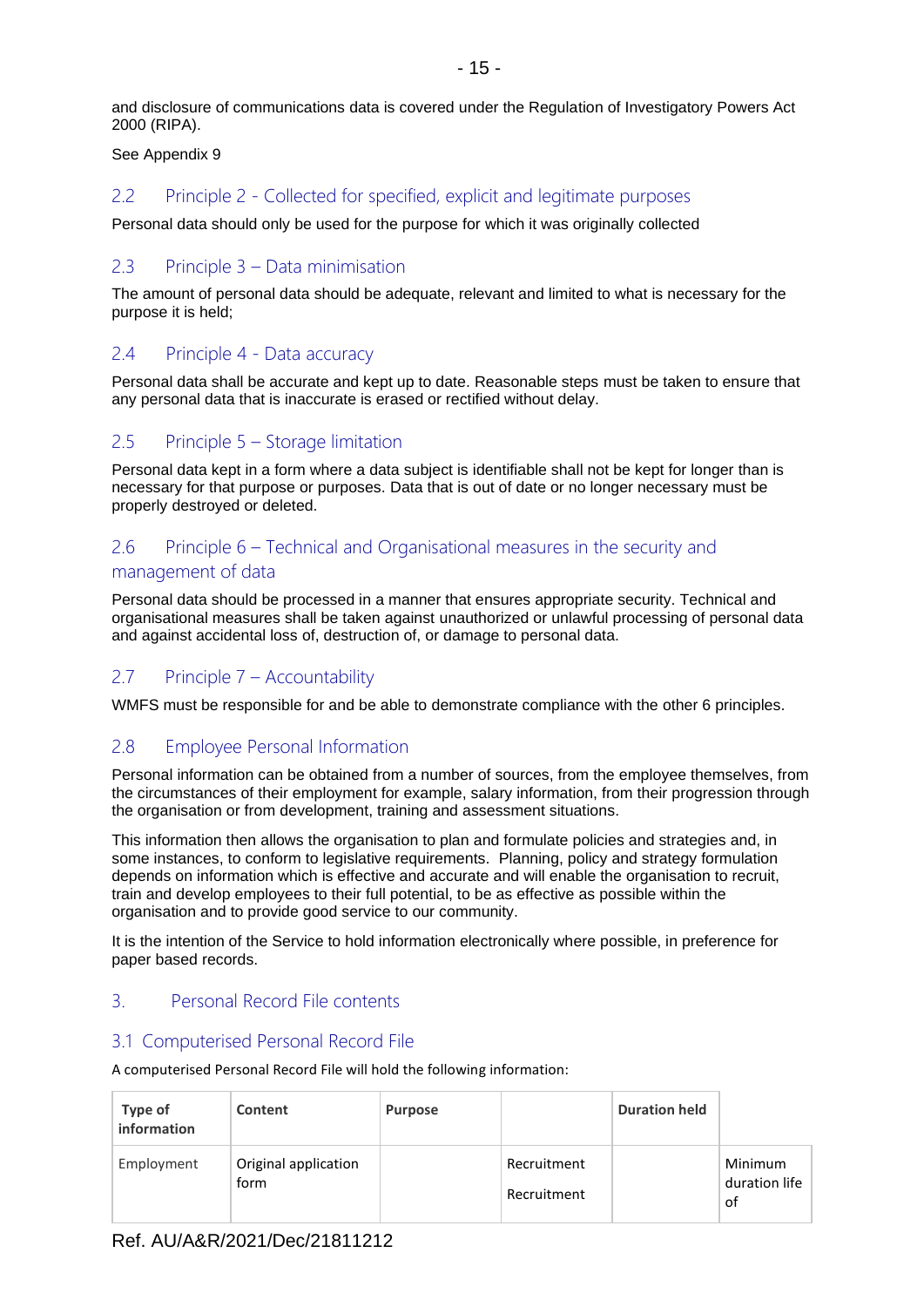|            | Employment<br>references<br>Qualification<br>certificates<br>Contract of<br>employment<br>(inc. relevant role<br>profile)<br>Next of kin<br>information<br>Details of promotion,<br>and successful<br>applications<br>Transfers, successful<br>requests and<br>requests refused                                                                                                                                                                   |                                                                                                                                                                       | Recruitment<br>Emergency<br>contacts<br>Career<br>progression<br>Equality and<br>Diversity<br>monitoring |                                                                    | employment<br>and 6 years<br>after. |
|------------|---------------------------------------------------------------------------------------------------------------------------------------------------------------------------------------------------------------------------------------------------------------------------------------------------------------------------------------------------------------------------------------------------------------------------------------------------|-----------------------------------------------------------------------------------------------------------------------------------------------------------------------|----------------------------------------------------------------------------------------------------------|--------------------------------------------------------------------|-------------------------------------|
| Attendance | Sickness record,<br>PR25, Doctor's<br>certificates<br><b>Exemptions granted</b><br>Correspondence<br>issued under the<br>Attendance<br><b>Management Policy</b><br>Copies of injury<br>reports<br>Attendance record<br>cards<br>Maternity leave<br>applications<br>Applications for<br>special leave<br>Parental leave<br>applications<br>Paternity leave<br>applications<br><b>Adoption leave</b><br>applications<br>PR12 Injury Report<br>Forms | Sickness<br>payments<br>Management of<br>attendance<br>Maternity<br>payments<br>Management of<br>attendance and<br>appropriate<br>payments<br>Accident<br>information |                                                                                                          | Minimum<br>duration life of<br>employment<br>and 6 years<br>after. |                                     |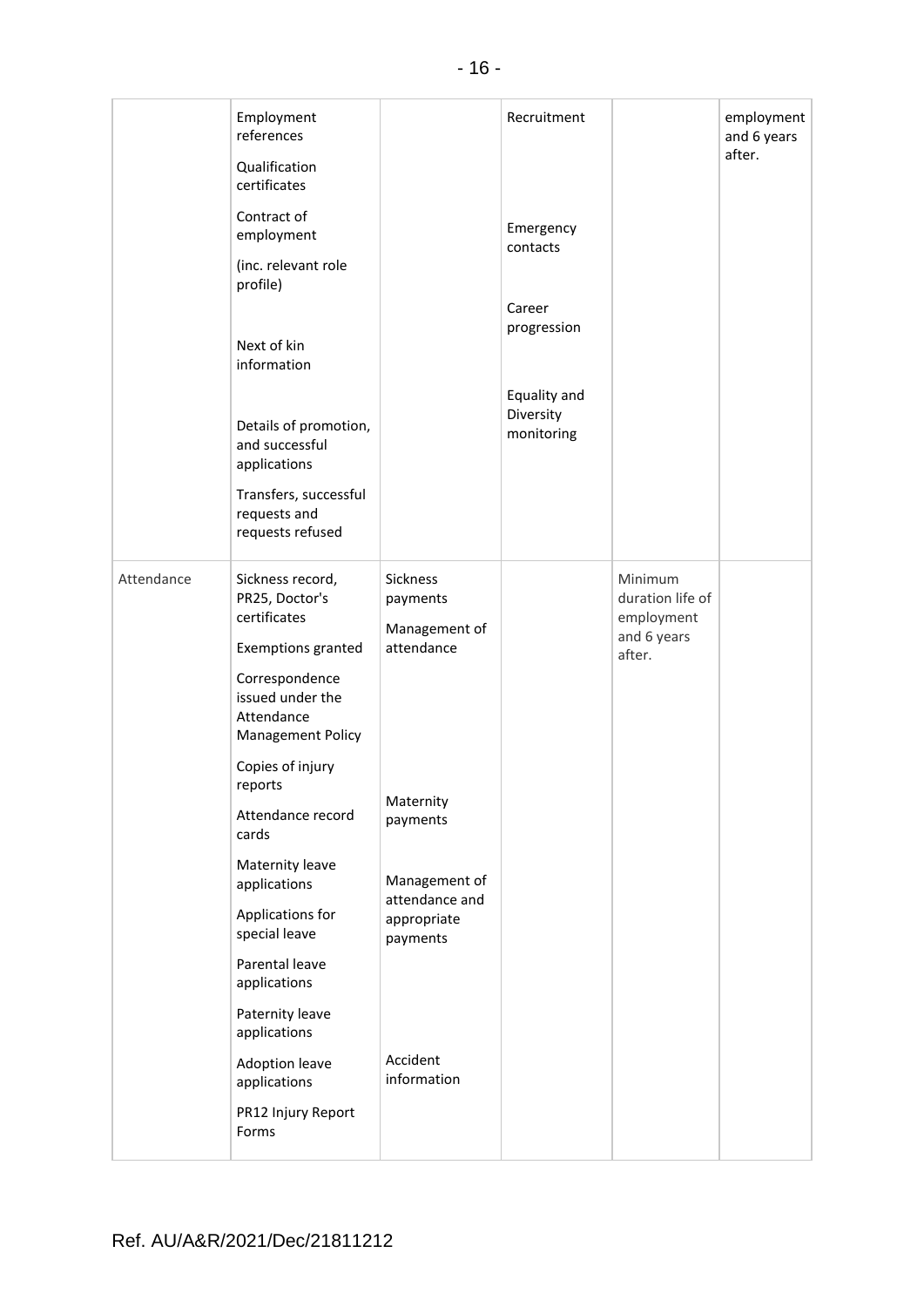| Training                  | Training courses<br>nominations and<br>results of attendance<br><b>Examination results</b><br>Application for post<br>entry training<br>Qualification<br>certificates | Job competency<br>and<br>development<br>Development<br>Requirement of<br>post entry<br>training funding<br>Development |                                                                   | Minimum<br>duration life of<br>employment<br>and 6 years<br>after. |  |
|---------------------------|-----------------------------------------------------------------------------------------------------------------------------------------------------------------------|------------------------------------------------------------------------------------------------------------------------|-------------------------------------------------------------------|--------------------------------------------------------------------|--|
| Performance               | Assessments/<br>advice/monitoring of<br>performance<br><b>IPDR</b> form                                                                                               | Management of<br>performance<br>Personal<br>development<br>and review                                                  | Minimum<br>duration life of<br>employment<br>and 6 years<br>after |                                                                    |  |
| Awards/<br>Achievements   |                                                                                                                                                                       | Letters of thanks<br>Achievements<br>Letters of<br>commendation                                                        | Personal<br>achievement                                           | Minimum<br>duration life of<br>employment<br>and 6 years<br>after  |  |
| Discipline                | Records of any<br>disciplinary action<br>taken, and associated<br>papers where<br>necessary                                                                           | Management of<br>discipline                                                                                            | Minimum<br>duration life of<br>employment<br>and 6 years<br>after |                                                                    |  |
| General<br>Correspondence | General<br>correspondence that<br>does not fall within<br>any of the categories<br>above.                                                                             | For example<br>'Request for<br>reference'                                                                              | Minimum<br>duration life of<br>employment<br>and 6 years<br>after |                                                                    |  |

# 3.2 Local Personal Record File

A Personal Record File maintained at the location of the individual must only contain the following items of information:

| <b>Section</b>   | <b>Content</b> | <b>Purpose</b>                    | <b>Duration held</b>   |
|------------------|----------------|-----------------------------------|------------------------|
| Training records | Permit to work | Job competency<br>and development | Duration of employment |